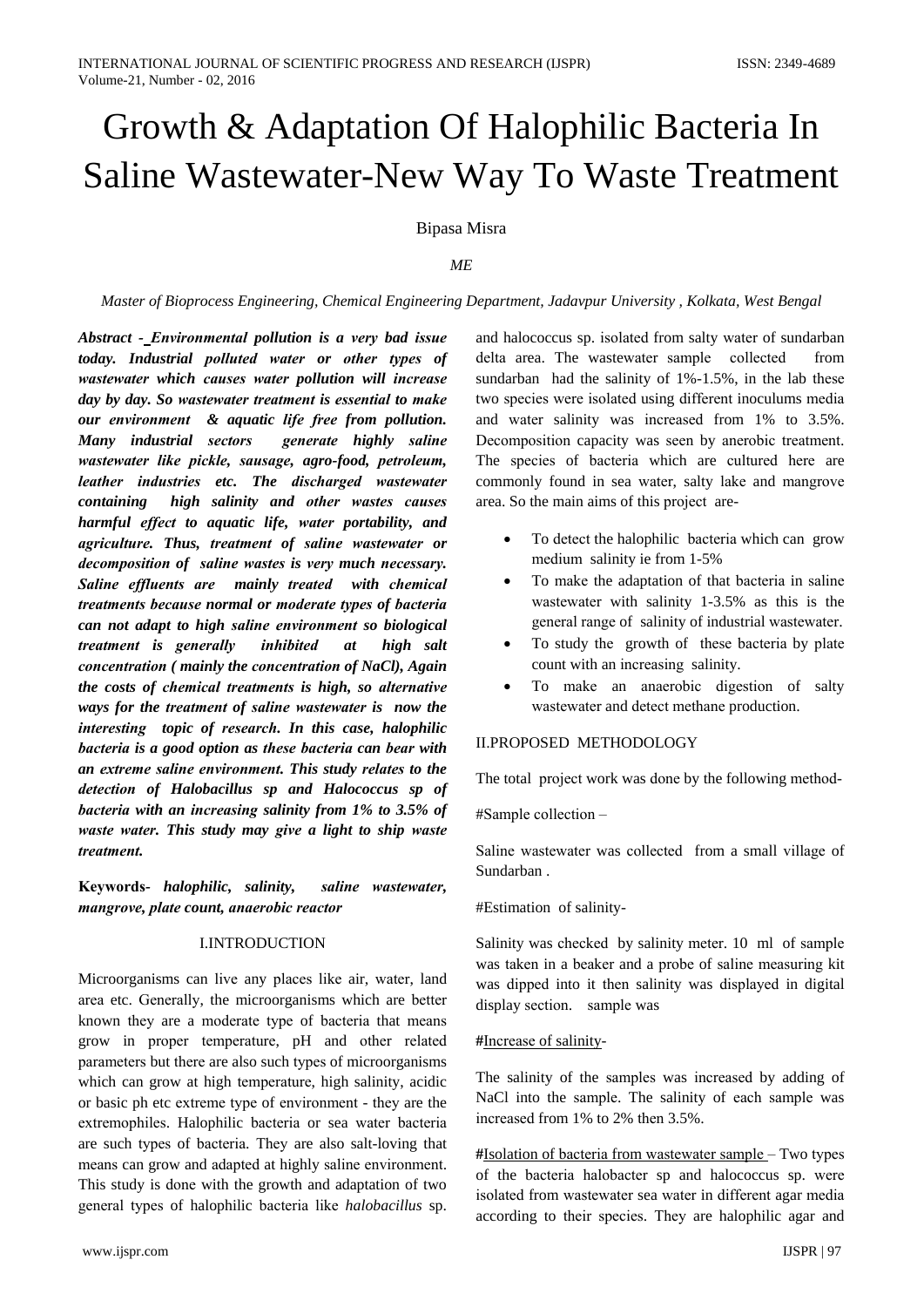halococcus agar.



# Fig 1-Salinity Measuring Kit [Ref: JADAVPUR **UNIVERSITY Pollution Control Lab]**

#Making of inoculums - The two species of Halophilic bacteria were cultured in proper growth medium mixed with saline wastewater with three different salinities-1%. 2% and 3.5%. and serial dilution was made with these for two species. The composition of the two media is given belowFor halobacillus  $sp - (gm/liter)$ 

NaCl - 220, KCl - 5, KNO<sub>3</sub> - 1, MgSO<sub>4</sub>,7H<sub>2</sub>O -10,  $MgCl<sub>2</sub>, 6H<sub>2</sub>O-20$ , CaCl<sub>2</sub>, 6H<sub>2</sub>O- 0.2, Yeast extract-5, Peptone  $-5$ 

For *halococcus sp* – (gm/ liter)

Tryptone- 10, Yeast extract - 10, Peptone- 5, Trisodium citrate-3, Potassium chloride-2, Magnesium sulphate -25, Sodium chloride  $-250$ 

#Bacterial count in saline wastewater - Bacterial colonies were detected by plate count. Here two types of the bacteria were detected by the same selective agar media that are ha Halophilic agar and Halococcus agar.

The composition of the two media is given below -

For halobacillus sp –( $gm/liter$ ) NaCl – 200, Yeast e extract-3, agar-20



For halococcus sp – (gm/ liter) Tryptone- 10, Yeast extract - 10, Peptone- 5, Trisodium citrate-3, Potassium chloride-2, Magnesium sulphate  $-25$ , Sodium chloride  $-250$ , agar  $-$ 20

The plates were then kept in incubator 9 days for halobacillus sp. and 15 days for halococcus sp.

#Anaerobic treatment of wastewater sample - Wastewater sample with an increasing salinity from 1% to 3.5% were treated in a small lab-scale anaerobic reactor and methane gas formation was detected by flame test.



Picture1–Lab scale bioreactor

[ Ref- Jadavpur University pollution control lab]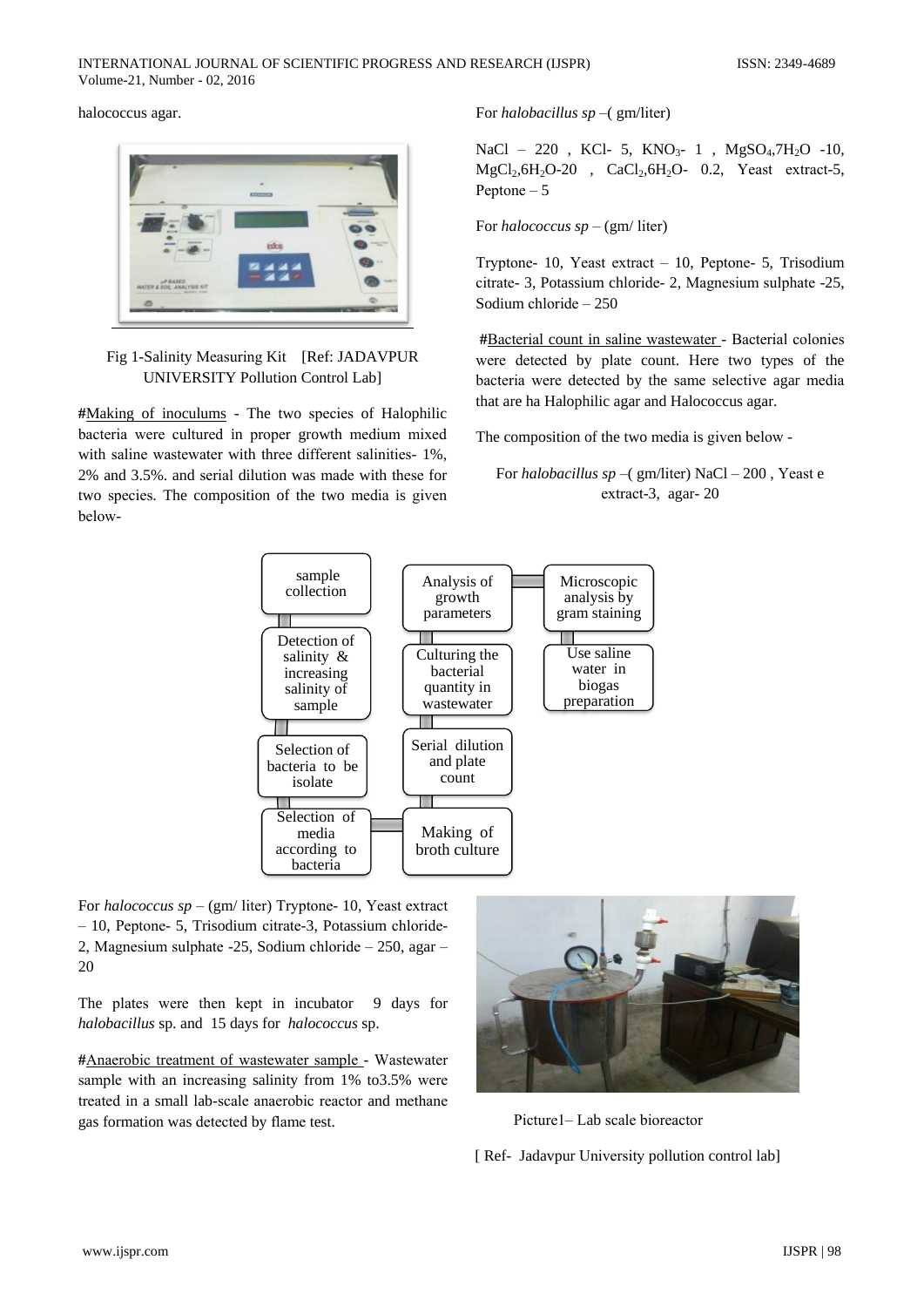

Diagram1 - Linear diagram of the lab scale reactor

# **III.RESULT AND DISCUSSION**

This paper is related to the studies of growth and adaptation of two types halophilic bacteria present in wastewater coming from mangrove industrial area. Some parameters were fixed for the proper growth of these bacteria after some literature survey, these are given in table 1.

|  |  |  |  | TABLE 1- Parameters for the growth of halophilic bacteria |  |
|--|--|--|--|-----------------------------------------------------------|--|
|--|--|--|--|-----------------------------------------------------------|--|

| <b>Parameters</b>        | <b>Values</b>                   |  |
|--------------------------|---------------------------------|--|
| Temperature for growth   | $35^{\circ}c$ (Abram<br>and     |  |
|                          | Gibbons 1960)                   |  |
| pH for Growth            | 6.8-7.2 (Abram and              |  |
|                          | Gibbons 1960)                   |  |
| NaCl concentration for   | $200 - 250$ gm/l                |  |
| media                    | (HiMedia lab)                   |  |
| Antibiotic concentration | $0.3$ mg/l ( <b>Oran 2006</b> ) |  |
| for media (Bacitracin    |                                 |  |
| HiMedia)                 |                                 |  |

In this study salinity was the main parameter which was changed from 1% to 3.5%, within this range of salinity, the bacterial density of halophilic bacteria was detected by optical density value. growth curve of both bacteria obtained by spectrometric values shown in figure 1 for halobacillus sp and figure 2 for halococcus sp



Figure 1



Figure 2



Figure-3

In figure 1 and 2, it is shown that in the first stage bacteria were grow rapidly that means they are in growth or log phase, after that in the second condition, their growth rate will go to a static condition or in stationary phase. then the growth of these bacteria will be retarded as they go to lag or death phase. For halophiles, the death phage is quite difficult to understand as they can adapt themselves quickly & again start to grow in extreme conditions. With the changing of salinity, the optical density will also change, as a graphical representation of this changing at 600nm has shown below in figure  $3\& 4$ . Figure 3 is for halobacillus sp and figure 4 is for halococcus sp.



Figure 4

There is also the indirect method of detecting the growth of bacteria ,the bacterial count was detected by plate count with a 10 fold dilution and the graphical representation has shown in Figure 5 for halobacillus sp and halococcus sp.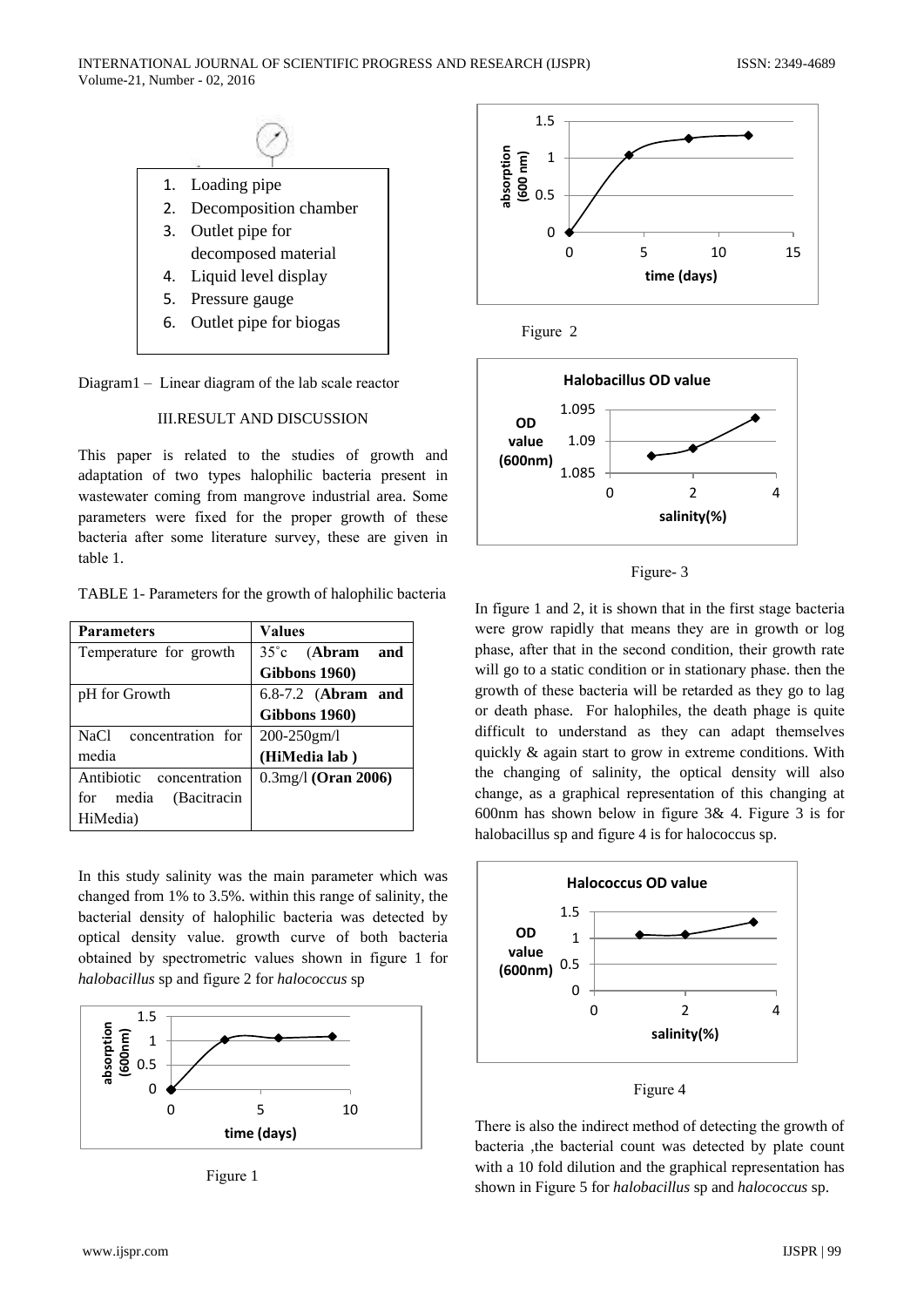

Figure 5

In the both cases, we can see that with increasing salinity bacterial count increases. Both of these bacteria will adapt to higher salinity for that there is a good growth in 2% salinity than 1% and highest growth at 3.5% salinity. This is the range of average salinity of wastewater coming from an industrial area like food, agriculture, leather industry etc.

This bacterial growth profile study reveals that the species of these bacteria can be adapted themselves to higher salinity, they can get their proper nutrition from the waste material of waste water, so they can grow in the saline wastewater. Again by anaerobic treatment of the saline wastewater with an increasing salinity and decomposition occurrence was detected by methane flame test.

The time of production of methane gas with increasing of salinity are shown by a chart in two different seasons of the year like summer & winter. Though these bacteria increase in number in higher salinity but they need more time for methane production as salty environment retard methane production but these salt-loving bacteria can able to be active in high salinity & decompose waste. Methane gas production is done in normal temperature that means in simple room temperature, the parameters which were maintained are shown in table 2.

Table 2 Parameters for methane production (ref: Jadavpur University Pollution Control Lab)

|                | <b>Parameters</b>                   | <b>Values</b>                        |
|----------------|-------------------------------------|--------------------------------------|
|                | Temperature at<br>the time of       | In summer: average<br>$34^{\circ}$ c |
|                | production<br>(room<br>temperature) | In winter: average<br>$15^{\circ}c$  |
| $\overline{2}$ | Pressure                            | $1$ atm $($ 15 psi)                  |
| 3              | pН                                  | 7.2                                  |
|                | Salinity                            | $1 - 3.5%$                           |

Figure 6 show how the methane production time changes with the season that means with the temperature and with an increasing salinity.





In low salinity high flame was produced as decomposition rate was high and the opposite incident occurred at high salinity.



Picture 2- (a) high flame and (b) low flame of methane

## **IV. CONCLUSION**

This project will give an opportunity to detect if these bacteria can simply survive and decompose wastes, there was a satisfactory result. They need some time to update themselves but they can do it. They do not need any extra effort to maintain pressure or temperature in the reactor. This is very good as the process is not going to be cost effective. So they are the best option for saline wastewater treatment and can make industrial environment pollution free.

## V. FUTURE SCOPES

This project has a good microbiological and environmental values. The halophilic bacteria can also be used for ship waste treatment to make the aquatic life of sea pollution free Furthermore the gene sequences of these bacteria can be detected so that a proper and best mother culture can be produced for the treatment of salty wastewater found in agro, food or leather industries. These bacteria can also use for the bench scale biogas production from the manure or other waste found in mangrove village area and also commercially by setting up biogas plants there.

#### **REFERENCES**